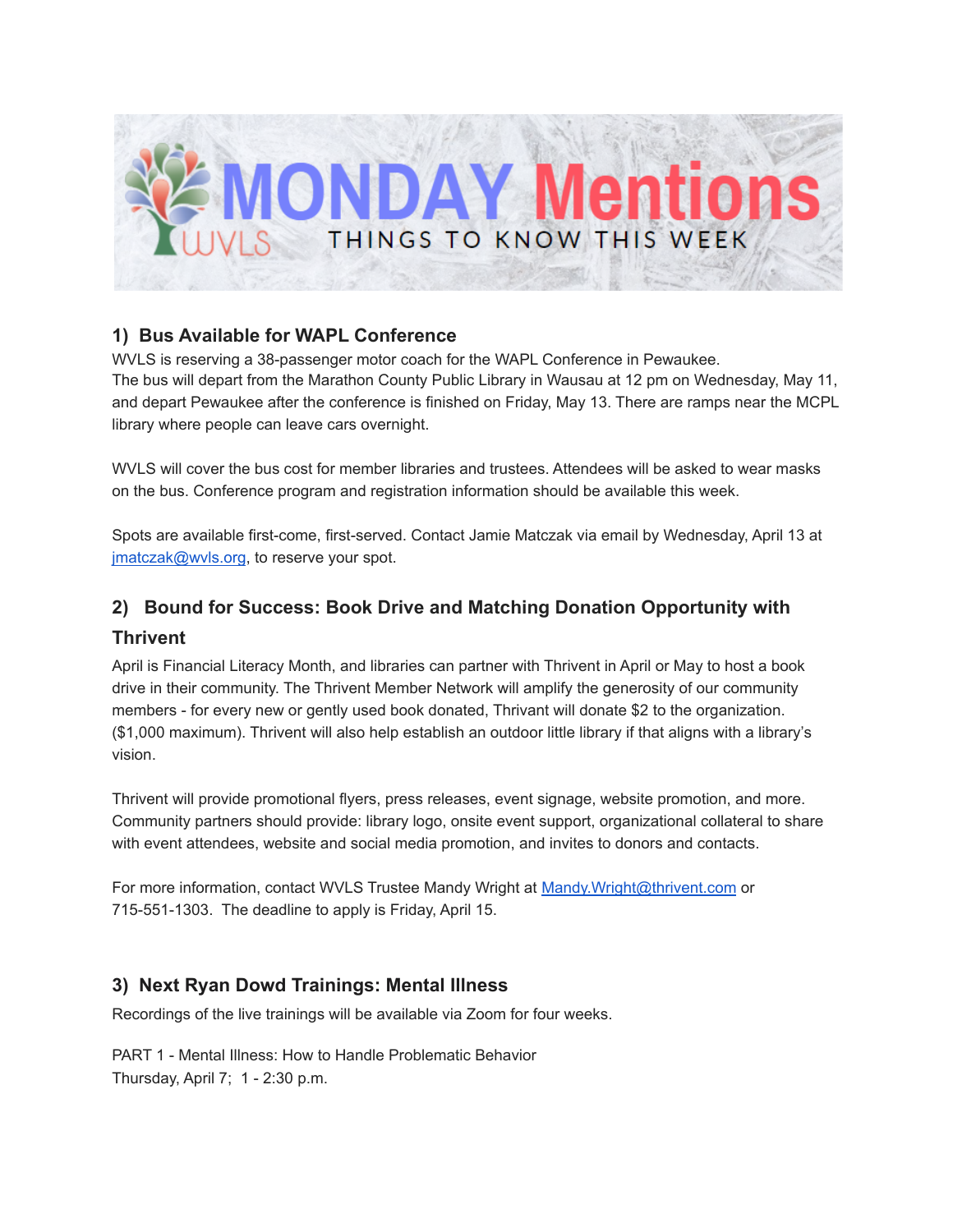- How to deal with GOOD days and BAD days
- What to do when someone is disruptive or potentially dangerous
- How to respond to someone with delusions (and the two types of delusions you should be concerned about)

PART 2 - Mental Illness: Basic Introduction to Mental Illness Thursday, May 26; 1 - 2:30 p.m.

- Basic overview of the major mental health conditions
- Special focus on schizophrenia, bipolar disorder, and personality disorders

PART 3 - Mental Illness: Live Q&A with Dr. Eric Ward and Ryan Dowd Thursday, June 9; 1 - 2 p.m.

Contact Jamie at WVLS (*imatczak@wvls.org*) for the registration links.

## **4) Overdrive April Webinars**

How to Train Your Community on Libby Tuesday, April 7; 11 a.m. Join OverDrive experts to get the tools and guidance to confidently lead your own Getting Started with Libby session. [Register](https://overdrive.zoom.us/webinar/register/WN_rrOH4wG9Sbycx_w7zeGQtw?utm_medium=email&utm_source=sfmc&utm_content=dlr_training_webinar_20220324) here.

A Must-Have Reading Guide for Summer 2022

Wednesday, April 20, 11 a.m.

Join OverDrive's staff librarians as we discuss the books to look forward to this summer, including "best of" books in the ever-popular mystery and romance genres. [Register](https://overdrive.zoom.us/webinar/register/WN_ySlWKTcMTB6RCd02bBRAmQ?utm_medium=email&utm_source=sfmc&utm_content=dlr_training_webinar_20220324) here.

### **5) New Courses at the iSchool**

The Information School at University of Wisconsin - Madison has new Online Professional Development available. Anyone can sign up for these instructor-led courses. Meeting times are not required. [Find](https://ischool.wisc.edu/continuing-education) all course [descriptions](https://ischool.wisc.edu/continuing-education) here.

### **6) This Week's Webinars**

- Banned Books: When Books Are [Threatened,](https://sites.prh.com/banned-books-event-2022?ref=PRHF21DC599E068&aid=38013&linkid=PRHF21DC599E068#PRH) Where Do We Turn? 6:30 p.m. on Tuesday, March 29
- Creating Inclusive Spaces Within the [Libraries,](https://ndstate.co1.qualtrics.com/jfe/form/SV_eUHdq2ymqNodBl4) Part 2 9 a.m. on Wednesday, March 30
- Finding and [Applying](https://us02web.zoom.us/webinar/register/WN_SAX3am-VRr6QYgTbNQ226w) for Grants: A Recipe for Success 10 a.m. on Wednesday, March 30
- Bystander Intervention to Stop [Harassment](https://zoom.us/webinar/register/WN_Q1mDMfYURc-KHrkvyCwvdg?timezone_id=America%2FChicago) Toward the LGBTQIA+ Community 3 p.m. on Thursday, March 31

## **7) Reminders**